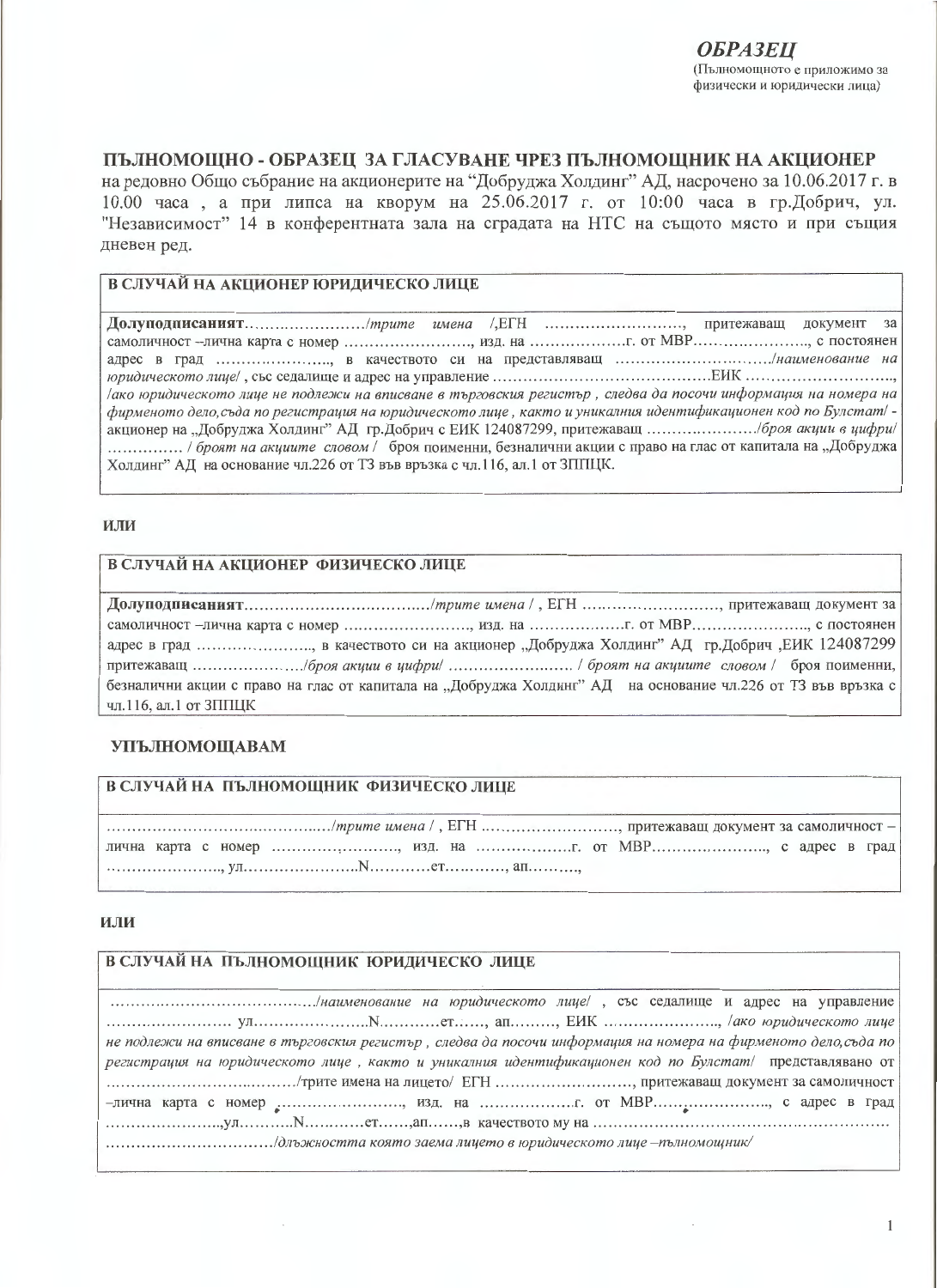да представлява управляваното от мен дружество/ да ме представлява/ на редовното Общо събрание на акционерите на "ДОБРУДЖА ХОЛДИНГ" АД, което ще се проведе на 10.06.2017 г. от 10:00 часа, а при липса на кворум на 25.06.2017 г. от 10:00 часа в гр.Добрич, ул. "Независимост" 14 в конферентната зала на сградата на НТС, на същото място и при същия дневен ред и да гласува с /................./ (броя на акциите в цифри, които пълномощникът има право да гласува) /... ... ... ... ... ... ... ../ (броя на акциите словом с които пълномощникът има право да гласува) броя акции от капитала на "Добруджа Холдинг" АД по въпросите от дневния ред съгласно указания по-долу начин, а именно:

1. По т.1 от дневния ред: Приемане на Годишния доклад на Съвета на директорите за дейността на дружеството през 2016г.; Проект за решение - ОС приема Годишния доклад на Съвета на директорите за дейността на дружеството през 2016 г.;

Начин на гласуване: посочва се един от следните начини : За; Против; По своя преценка; Въздържал се;

/ненужното се зачертава, изтрива/

2. По т. 2 от дневния ред: Приемане на Годишния финансов отчет на дружеството за 2016 г. Проект за решение- ОС приема Годишния финансов отчет на дружеството за 2016 г. Начин на гласуване: посочва се един от следните начини : За; Против; По своя преценка ; Въздържал се ;

/ненужното се зачертава, изтрива/

3. По т.3 от дневния ред : Приемане на доклада на директора за връзки с инвеститорите за дейността му през 2016 г.; Проект за решение - ОС приема доклада на директора за връзки с инвеститорите за дейността му през 2016 г.

Начин на гласуване: посочва се един от следните начини : За; Против; По своя преценка ; Въздържал се ;

/ненужното се зачертава, изтрива/

4. По т. 4 от дневния ред: Приемане на доклада на регистрирания одитор Специализирано одиторско предприятие" ОДИТА" ООД с рег. номер 052 на ИДЕС с отговорен одитор Сълзина Василева с рег. номер 769 за 2016 г.; Проект за решение - ОС приема доклада на регистрирания одитор Специализирано одиторско предприятие" ОДИТА" ООД с рег. номер 052 на ИДЕС с отговорен одитор Сълзина Василева с рег. номер 769 за 2016 г.;

Начин на гласуване: посочва се един от следните начини : За; Против; По своя преценка ; Въздържал се ;

/ненужното се зачертава, изтрива/

5. По т. 5 от дневния ред: Избор на регистриран одитор, за проверка и заверка на Годишния финансов отчет на дружеството за 2017 г.; Проект за решение - ОС избира предложения от СД специализирано одиторско предприятие "Одита "ООД, отговорен одитор Сълзина Василева с рег. номер 52 от регистъра на ИДЕС за проверка и заверка на ГФО за 2017 г.;

Начин на гласуване: посочва се един от следните начини : За; Против; По своя преценка ; Въздържал се ;

/ненужното се зачертава, изтрива/

По т. 6 от дневния ред: Освобождаване от отговорност на членовете на СД за дейността им през 2016 г.; Проект за решение - ОС освобождава от отговорност членовете на СД за дейността им през 2016 г.

Начин на гласуване: посочва се един от следните начини : За; Против; По своя преценка; Въздържал се;

/ненужното се зачертава, изтрива/

По т.7 от дневния ред: Преизбиране на Съвета на директорите, за нов пет годишен мандат; Проект

за решение- ОС преизбира членовете на Съвета на директорите за нов пет годишен мандат

Начин на гласуване: посочва се един от следните начини : За; Против; По своя преценка ; Въздържал се ;

/ненужното се зачертава, изтрива/

Пълномощникът е длъжен да гласува по горепосочения начин.

Упълномощаването обхваща въпроси /не обхваща въпроси /ненужното се зачертава, изтрива/,